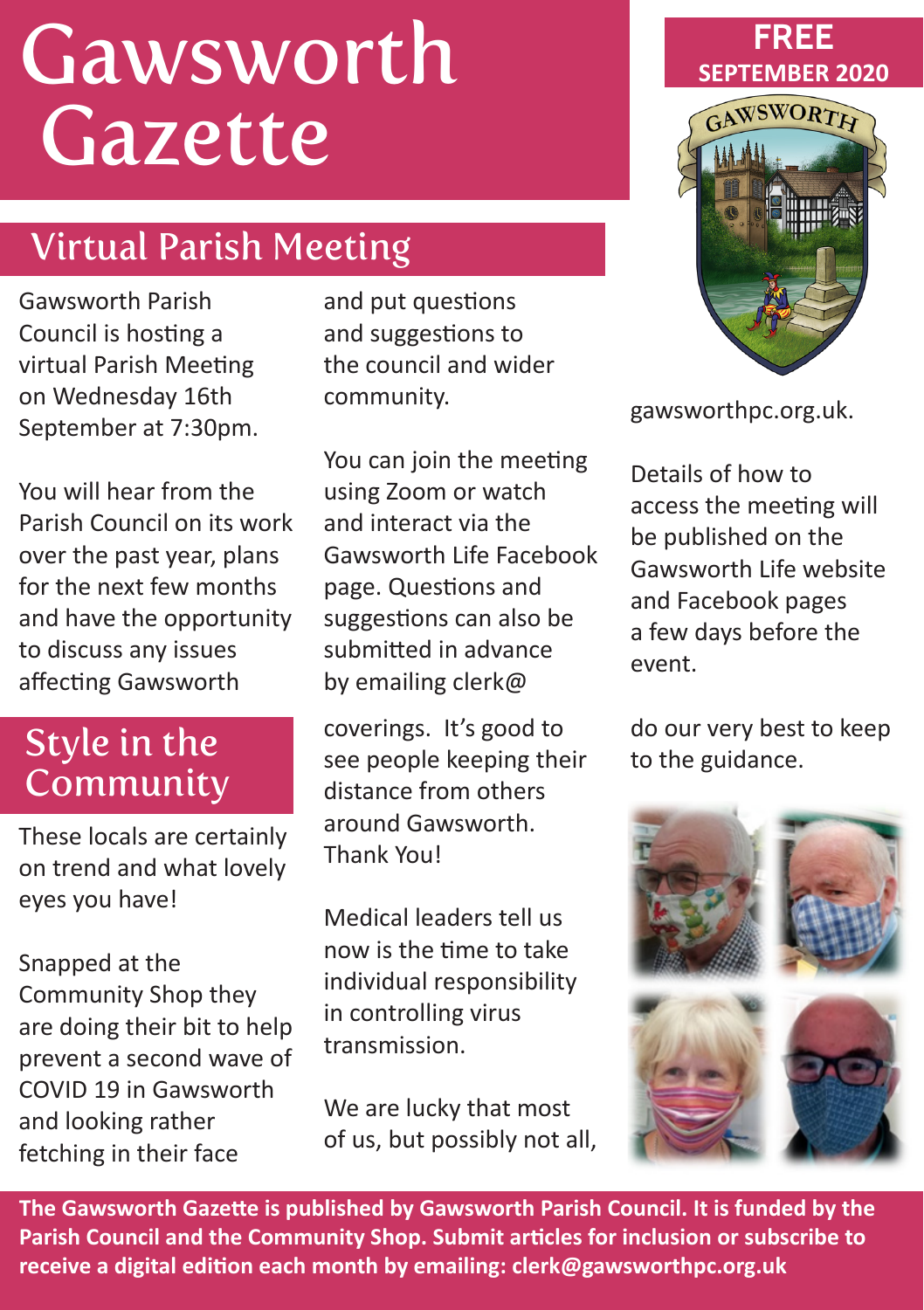### Gawsworth Bowling Green



Perhaps not many people remember a bowling green in Gawsworth - it was situated at Oak Cottage opposite the Harrington Arms and built by Charles Twemlow in 1940.

The first picture is the opening of the green by injured soldiers. Rector Stephens is wearing a hat next to his wife. 6th from the left is Charles Twemlow, and some of the wounded soldiers .

The second picture a garden party at Oak Cottage the dance performer is Phyllis Twemlow.



*Pictures by permission of Phyllis Twemlow. Article by Tom Tuke.*

## New book club

Charlotte on Woodhouse Lane has recently started a book club and you are welcome to join.

It is free and each month you receive a complimentary bookmark and a lovely skincare treat. It is being ran virtually at the moment via the Facebook group and Instagram account @ communitymama (but it is not just for mums!).

So far, the group have enjoyed reading 'The Family Upstairs' by Lisa Jewel, and septembers book is 'His and Hers' by Alice Feeney.

It is hoped that any Gawsworth members of the book club will in time be able to come together to discuss the monthly books for tea and cake in one of the gardens or at our local, the Harrington Arms.

For more informastion email charlotte.a.percy@ gmail.com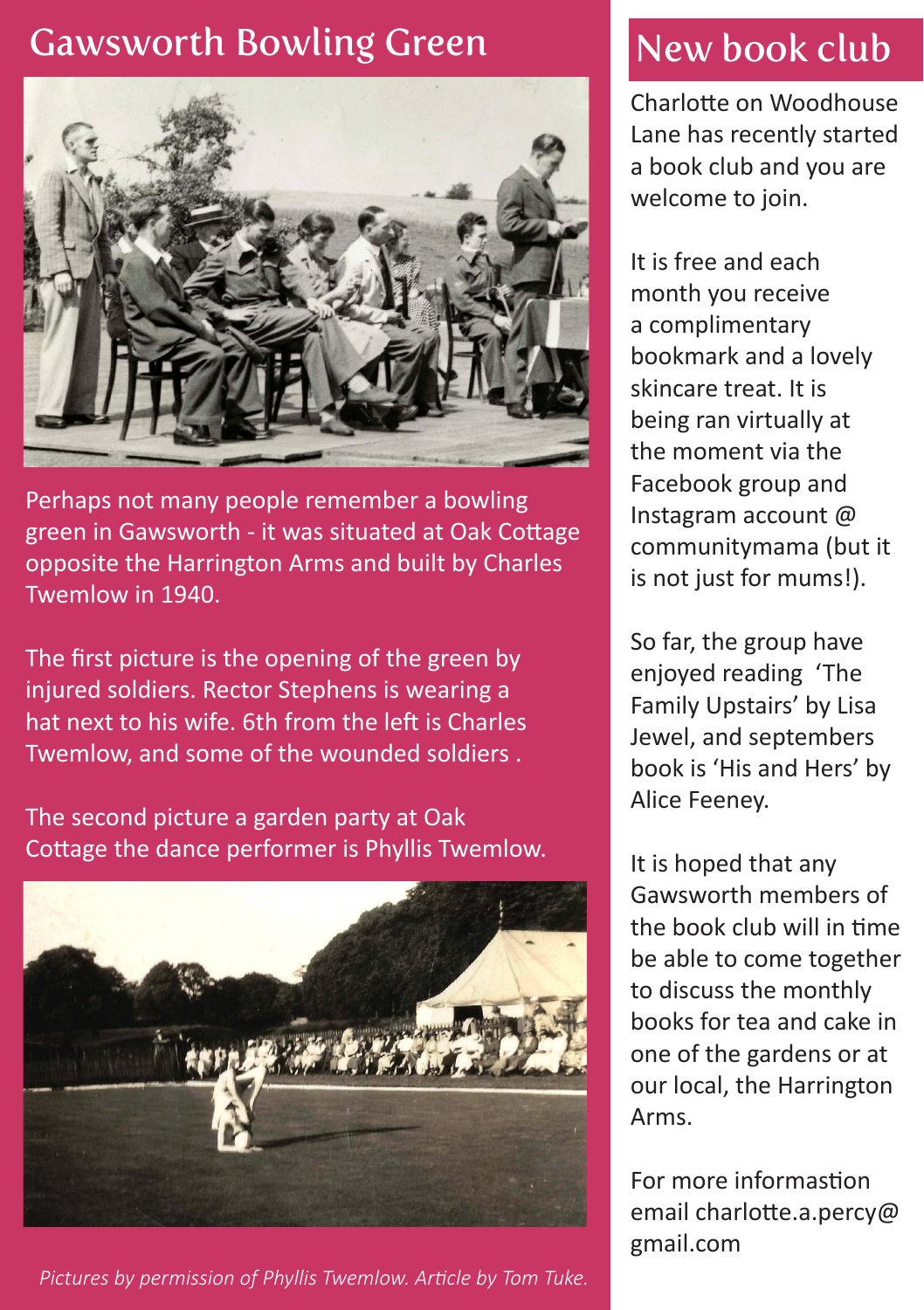### Shop and Hub News

Now that our community is slowly attaining some semblance of normality and customers are returning to work, the peak demand on the shop has eased and sales are returning to somewhere near our normal trading.

One of the benefits of the lockdown was that we increased our range of products to include fresh fruit and vegetables. Although our range has been tailored to demand we still have a wide range of these products.

Our customers have been discovering that it can be cost effective to shop at our store and that we carry quality products from local suppliers.

Please keep visiting the shop, this is a community shop and without you we will not succeed.

Now is the time when the gardeners in our community are

producing surplus crops and some are donated to the shop. Look out for these very fresh additions to our offerings.

We have adapted to the social distancing rules and customers are being responsible and distancing and wearing face coverings in the shop. We have implemented an additional cleaning regime. Our supervisors Shonna and Kathryn, and supported by Janet from the hub, have done a great job.

We are always grateful to our volunteers, without them we would not be able to operate, thank you all. Volunteers are returning but we are always looking for more help, if we have enough volunteers then we can consider increasing opening hours.

We are now planning for the time when we can offer the hub for community activities. More information will be released as plans

develop. Look out also for an increasing delivery on social media.

Charlotte Percy has given us some great leads to follow up on. If you are social media savvy and you would like to get involved in this aspect of our operation, please let us know.

To-date, thanks to your generosity in supporting our hub initiatives we have donated over £700 to the East Cheshire Hospice. It will be fantastic if you are able to donate more crafts or gift items to enable us to continue to support this amazing charity.

To learn more please contact Janet on hub@ gawsworthshop.co.uk or 07444 848996 or visit her in the Hub.

As always, if you have any thoughts about our operations and our role in the community please email info@ gawsworthshop.co.uk